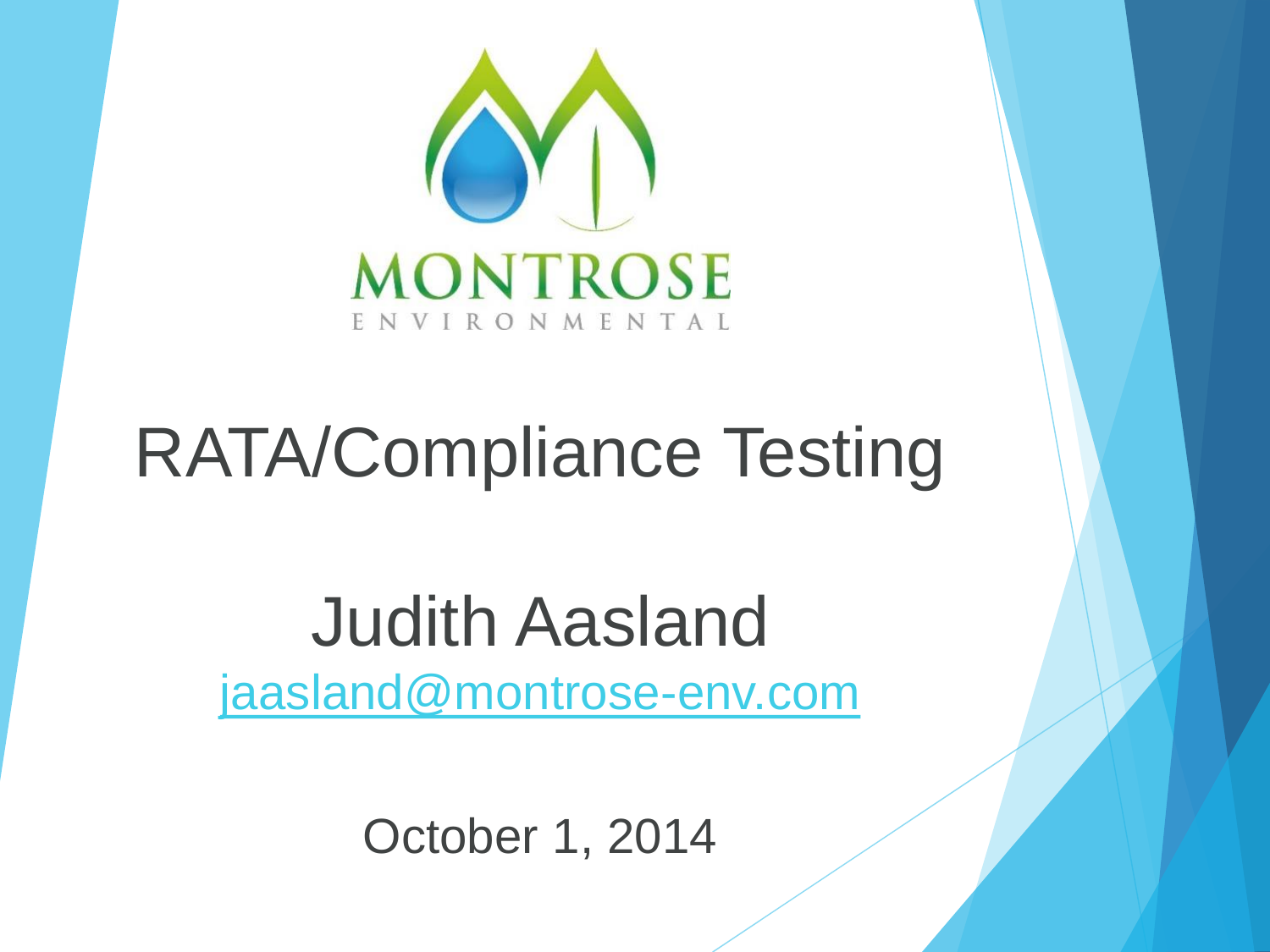#### **Overview**

- $\rightarrow$  RATAs/Compliance Tests
- $\rightarrow$  ASTM D7036 Standard: Source Testing Accreditation
- $\rightarrow$  Protocol Gas Verification Program (PGVP)
- $\rightarrow$  Stationary Source Audit Program (SSAP)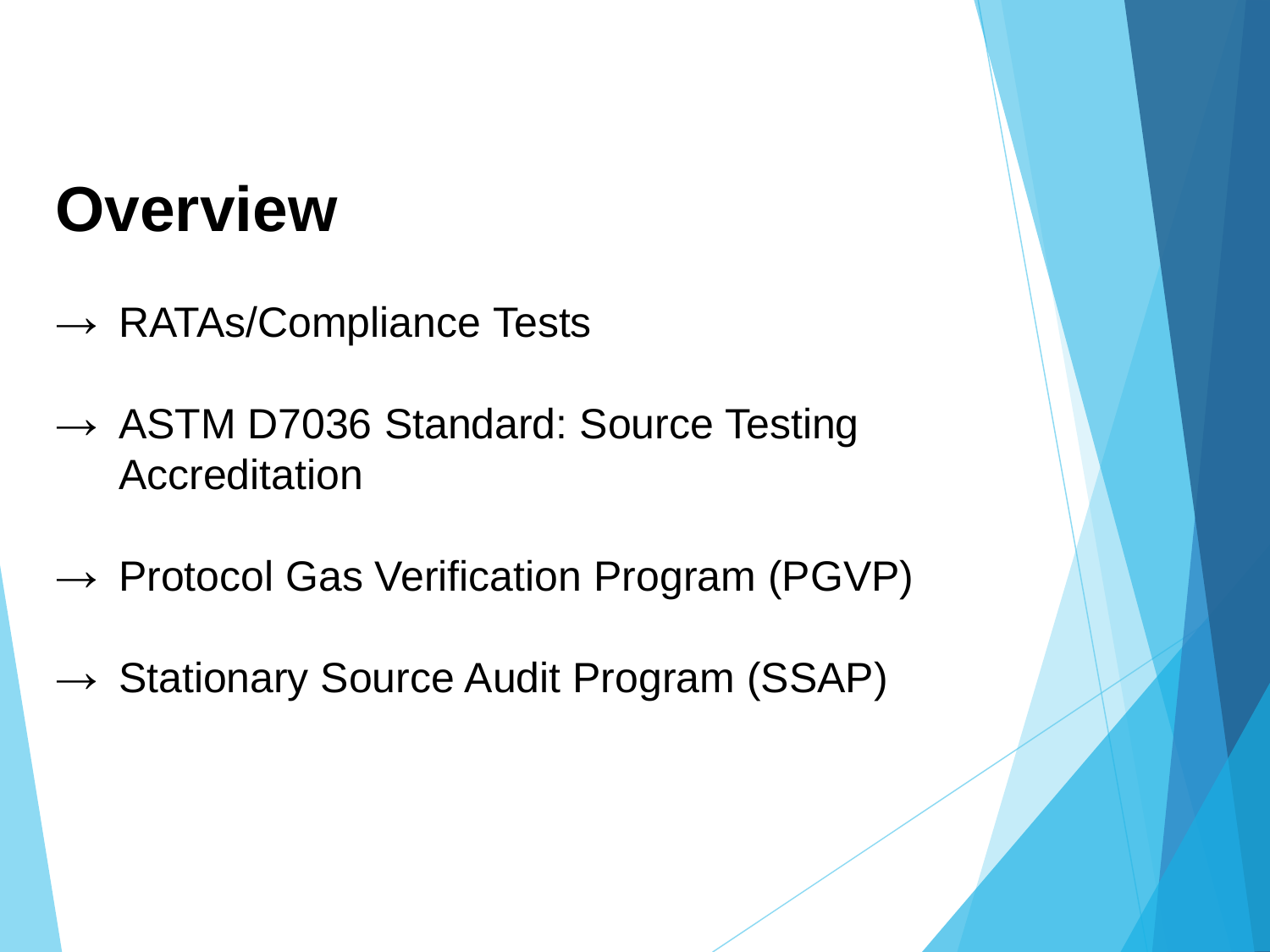## **Different Scopes of Work**

Much of USA

- One initial compliance test
- Annual RATA, Quarterly CGA / linearity

California, OR, WA, AZ

- Annual or periodic compliance test
- Periodic Toxics tests (biennial, etc.)
- Annual RATA, Quarterly CGA / linearity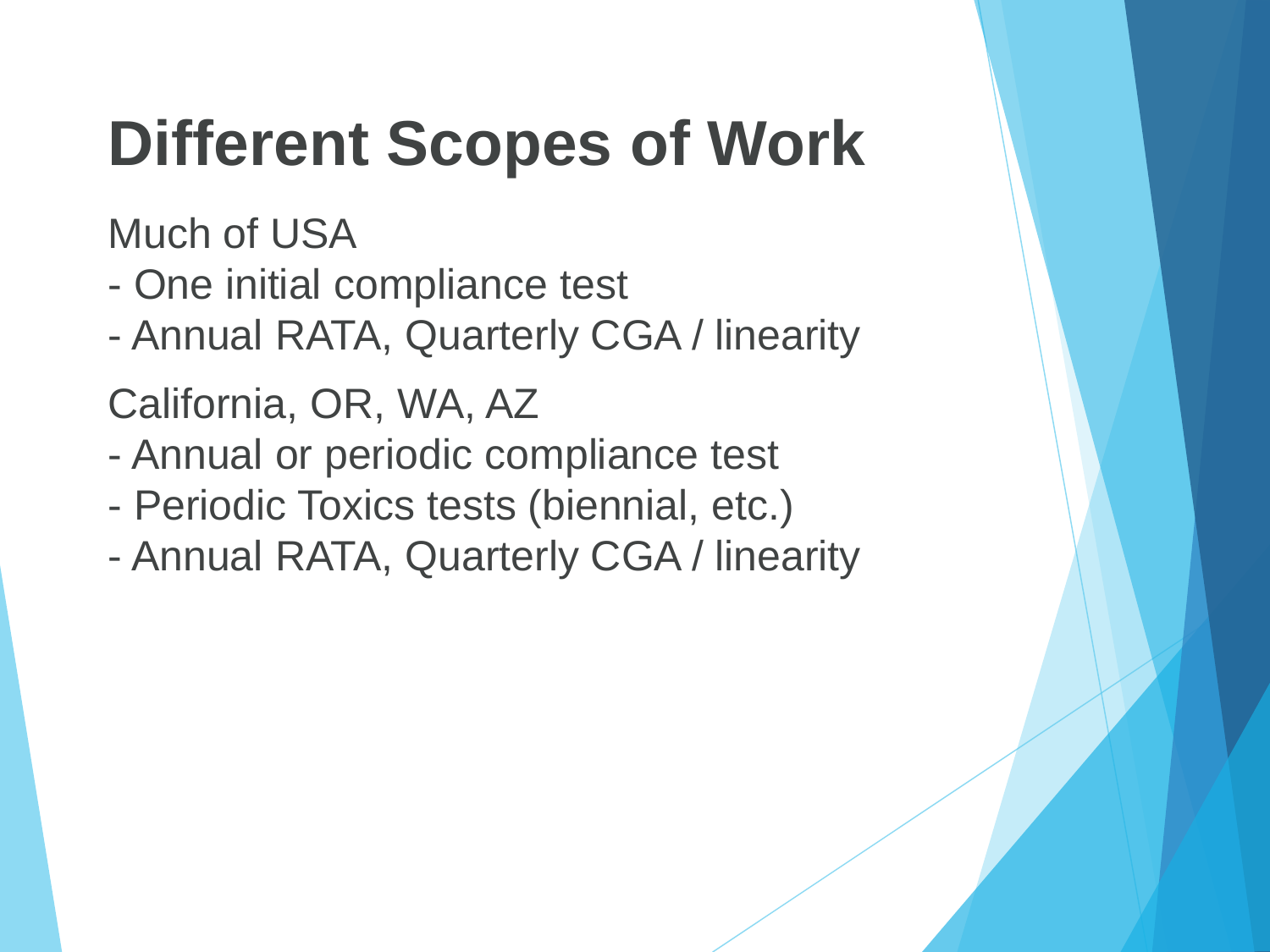#### **Different Tests**

RATA only – mobile CEMS

Compliance including PM10 or PM2.5, toxics, other more complicated tests

Full Service including engineering tests (SCR, balancing, etc.)

**Accreditation** 

- Part 75 RATA requirement – EPA pushing - Quality System to include all the test methods the testing body conducts – the more you do, the more that's necessary for accreditation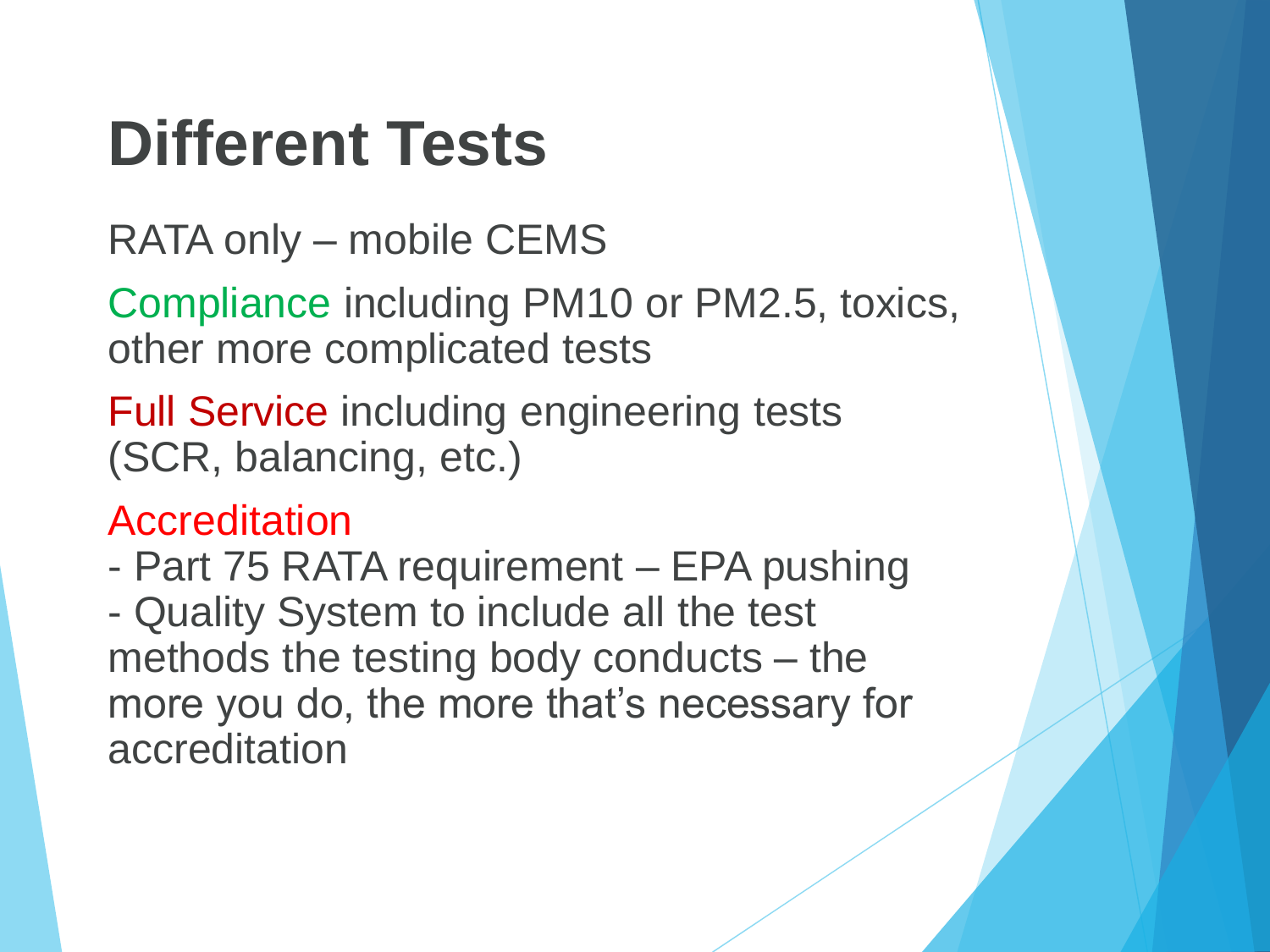#### **Source Testing Accreditation (ASTM D7036 Standard)**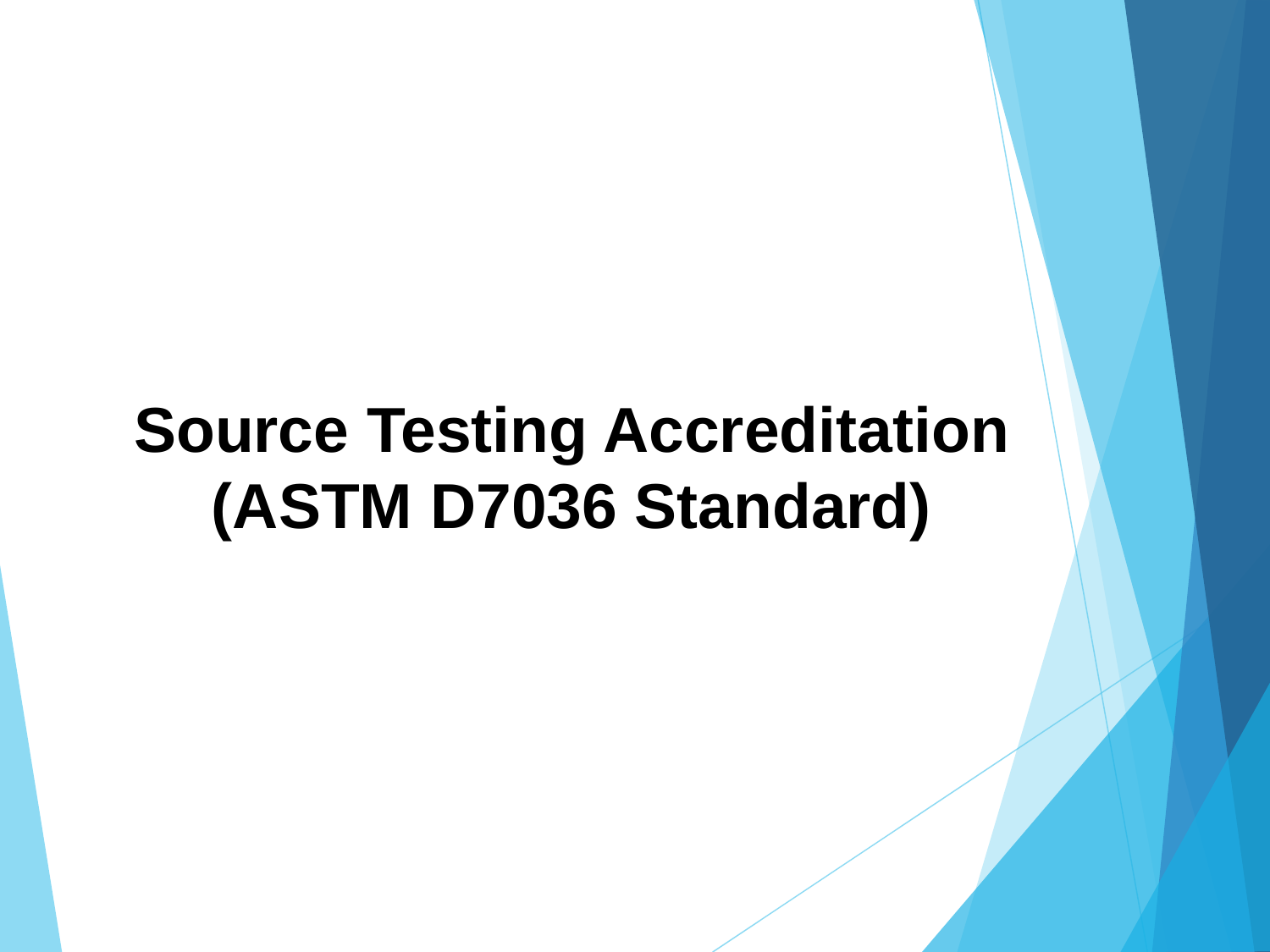#### **Source Testing Accreditation**

- Source Evaluation Society (SES)
- Qualified Source Test Individual (QSTI)
- Qualified Source Test Observer (QSTO)
- Air Emissions Testing Body (AETB)
- Stack Test Accreditation Council (STAC)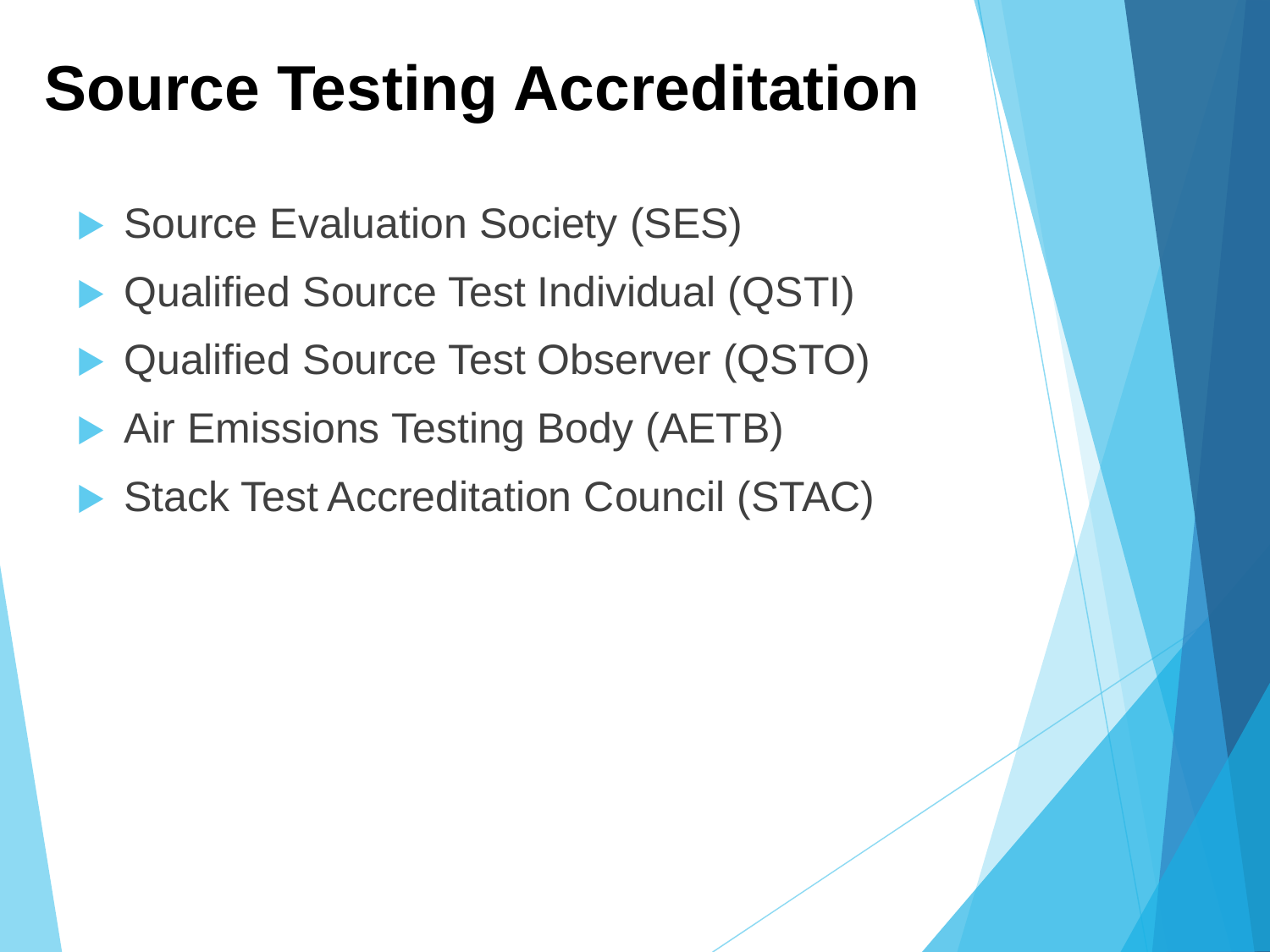## **Purpose of QSTI/QSTO**

- ▶ Guarantee of thorough and practical knowledge of source testing methods
- ▶ Demonstrate an understanding of
	- elementary physical gas laws
	- **Chemistry**
	- The basics of safety and hazardous material handling
	- **Perimary theories of source testing** (e.g., isokinetic and proportional sampling).
- **Exemplify and demonstrate professional and** ethical conduct as a QSTI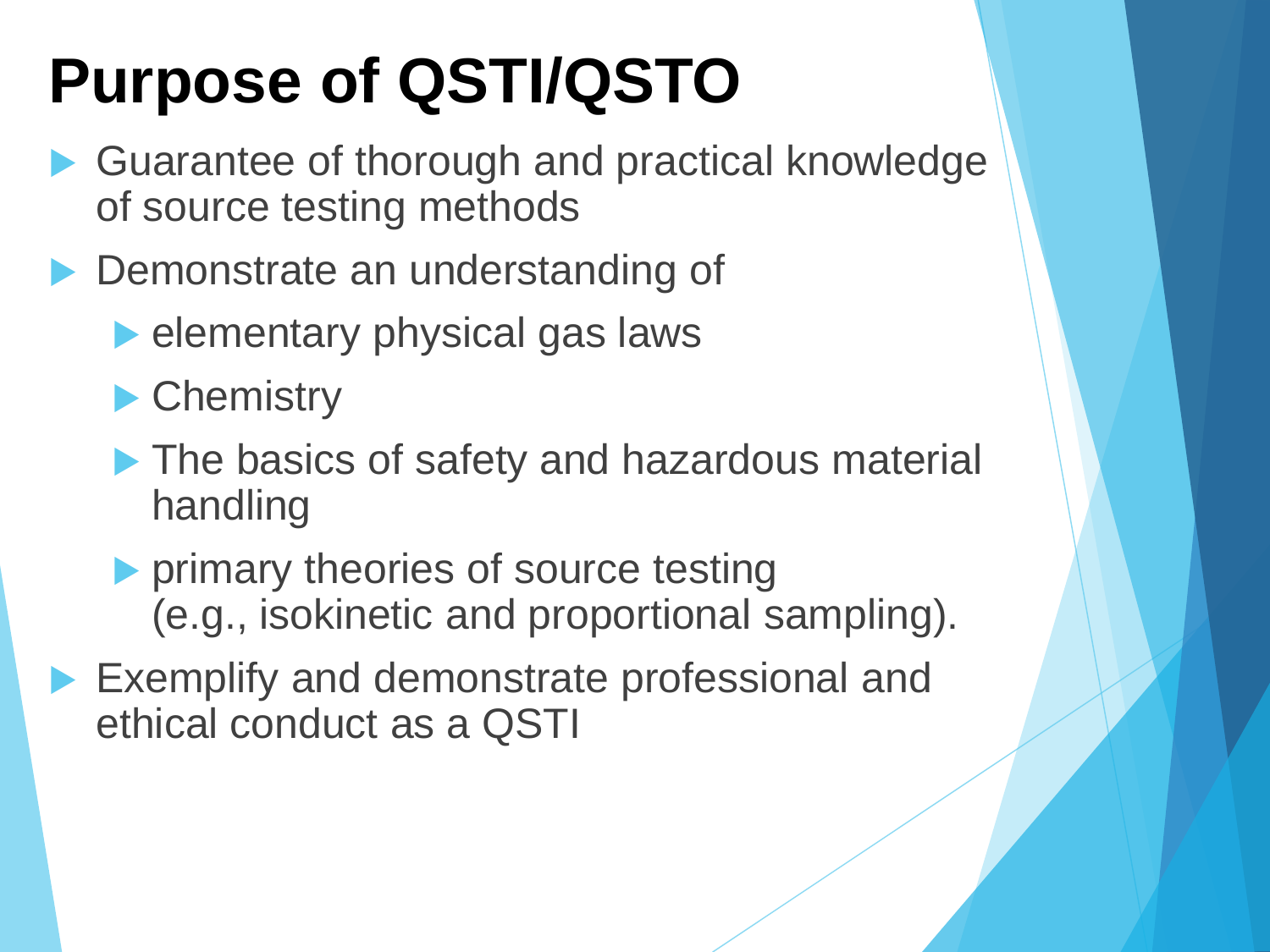## **Main Components of QSTI/QSTO**

#### **Cualifications**

- 1. Experience must match ASTM D7036- 04 standard
- 2. Pass at least one method group exam
- Application process
	- 1. Document experience
	- 2. Describe two projects per methods group
	- 3. Include three letters of reference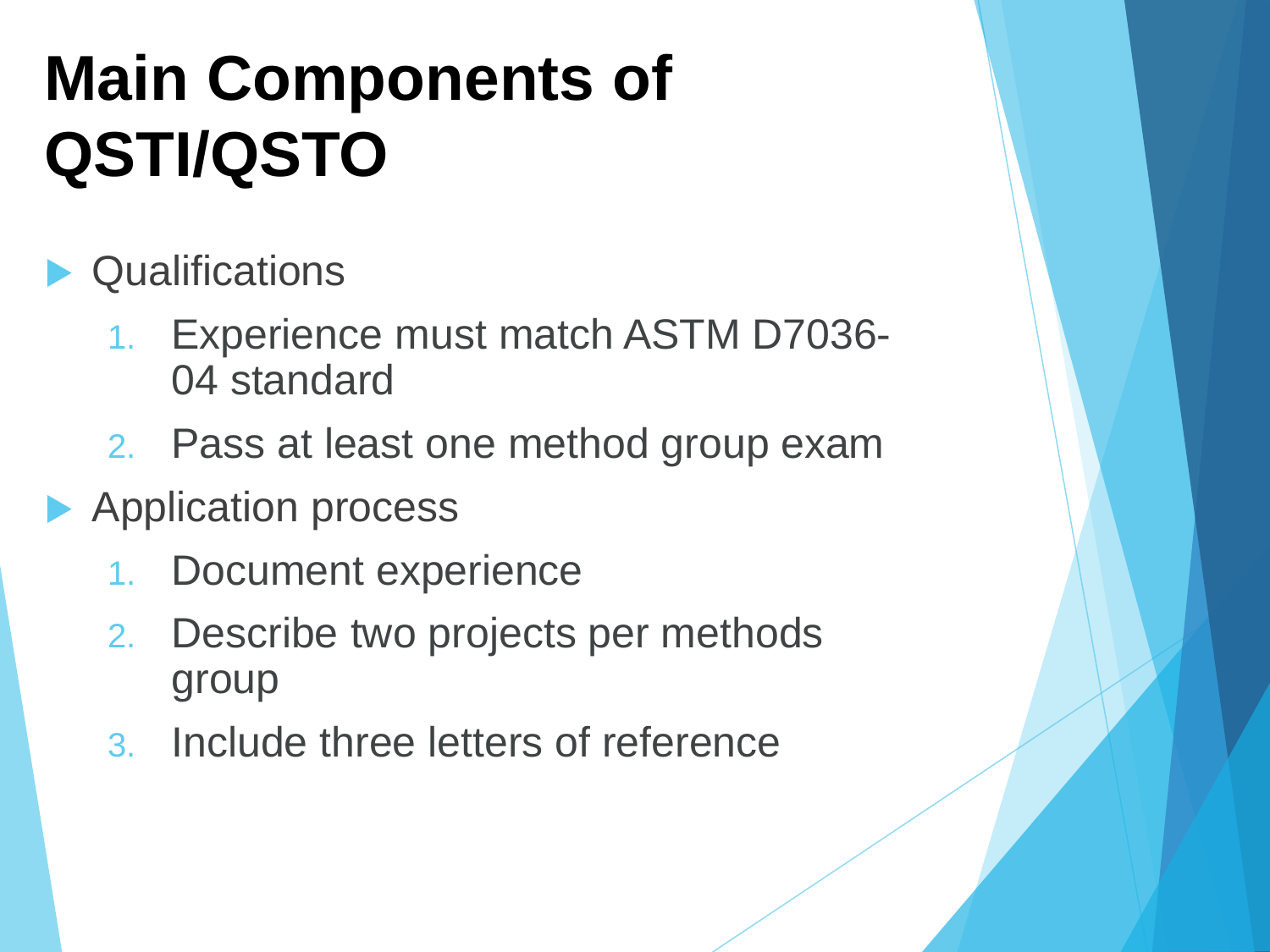**Experience checklist (give specific examples to clearly demonstrate your level of experience in each area; be sure to indicate your direct role, why you chose specific approaches, how you accomplished activities, etc.):** 

- Test Methods (methods with which you have experience)
- Calibration/preparation/packing (calibration equipment, procedures, pre-test activities)
- Set-up at test site (logistics, challenges, best practices)
- Sample Analysis (lab interface, analytical equipment, sample preparation, selection of methods for purpose, interferences, detection limits vs. sampling times, validation, etc.)
- Procedure Compliance (test protocols, SSTPs, TSAs, SOPs, external audits, etc.)
- Data Reduction (calculations, special corrections, nondetects, QA/data quality objectives, etc.)
- Troubleshooting (equipment malfunction, delays, sampling locations, interferences, calibration, data acquisition, etc.)
- Training (education, classes, seminars, workshops, conferences, committees, professional societies; experience as instructor)
- Equipment Operation/Data Recording (types of equipment, meter boxes, CEMS, data logging/acquisition, etc.)
- Sample Recovery/handling/custody (procedures, reagents, storage, shipping, DOT, hold times, sign-off, etc.)
- QA/QC (QAPPs, SOPs, QA/QC samples, planning, audits, organization, validation)
- Reporting (types of reports, scope and purpose, use of templates, publications, etc.)
- ▶ Safety Training (safety seminars, PPE, workshops, tailgate meetings, certifications, application to adverse situations, HAZWOPR, refinery safety, confined spaces, DOT shipping, EHS compliance, site-specific safety orientations, etc.)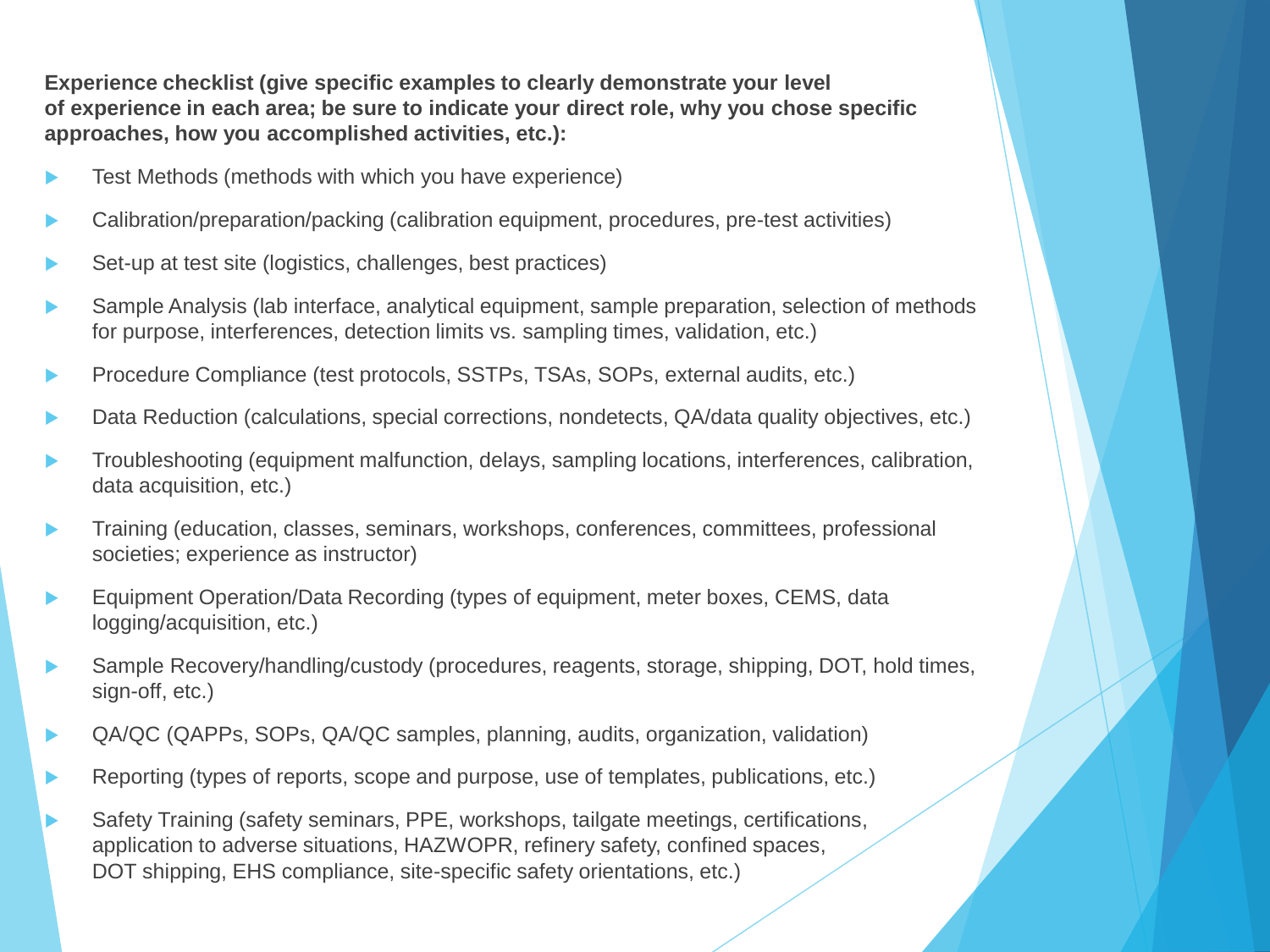#### **Six Test Groups**

- ▶ Group 1 Gas flow, isokinetic sampling, and particulate matter testing
- ▶ Group 1A Stack gas velocity & flow rate measurements
- **Group 2** Sampling for gaseous pollutant concentrations with instrumental test methods
- **Group 3** Measuring gaseous pollutants concentrations with instrumental test methods & conducting CEMS RATAs
- **► Group 4** Testing for emissions of hazardous metals test
- ▶ Group 5 Conducting Part 75 CEMS RATAs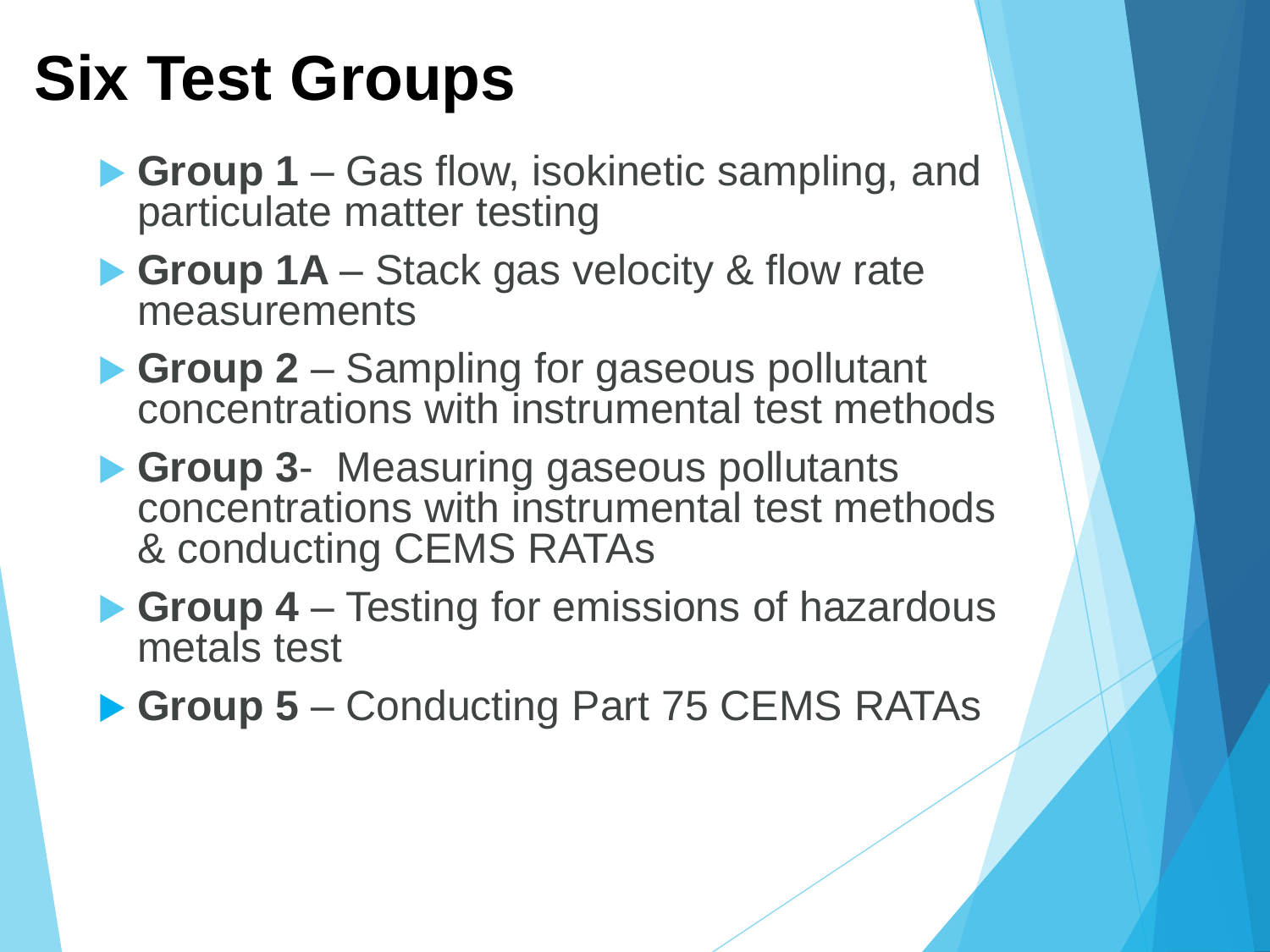#### **Purpose of Accreditation**

Revisions to the Part 75 rule:

▶ This rule became effective March 27, 2012

**This means Part 75 RATAs must be** conducted by an accredited or selfcertified company (AETB)

Any AETB (includes accredited or selfcertified company) conducting RATAs of CEMS or Hg sorbent trap monitoring systems, or Appendix E testing must conform to the requirements of ASTM D 7036-04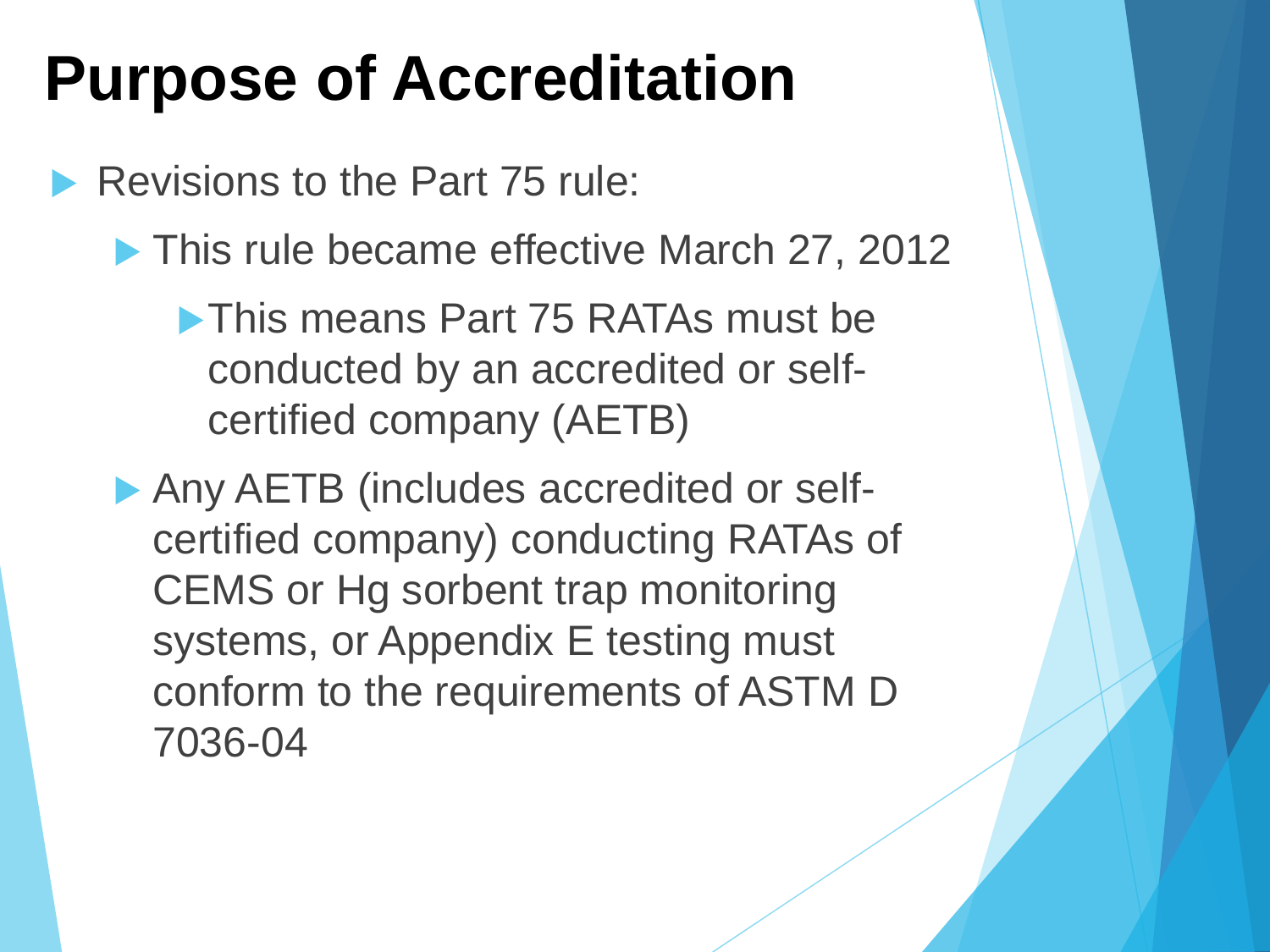## **Main Components of AETB**

- Testing must be *overseen and supervised* by at least one on-site Qualified Individual
- At the time of testing, the AETB provides a certification for relevant test methods demonstrating compliance with ASTM D 7036-04, this includes:
	- ▶ Certificate of accreditation or interim accreditation; or
	- **Letter of certification signed by the AETB senior** management and name, telephone number and email of the AETB;
	- Name of the on-site QI and the date that the QI took and passed the relevant qualification exam(s)
	- ▶ The name and e-mail of the qualification exam provider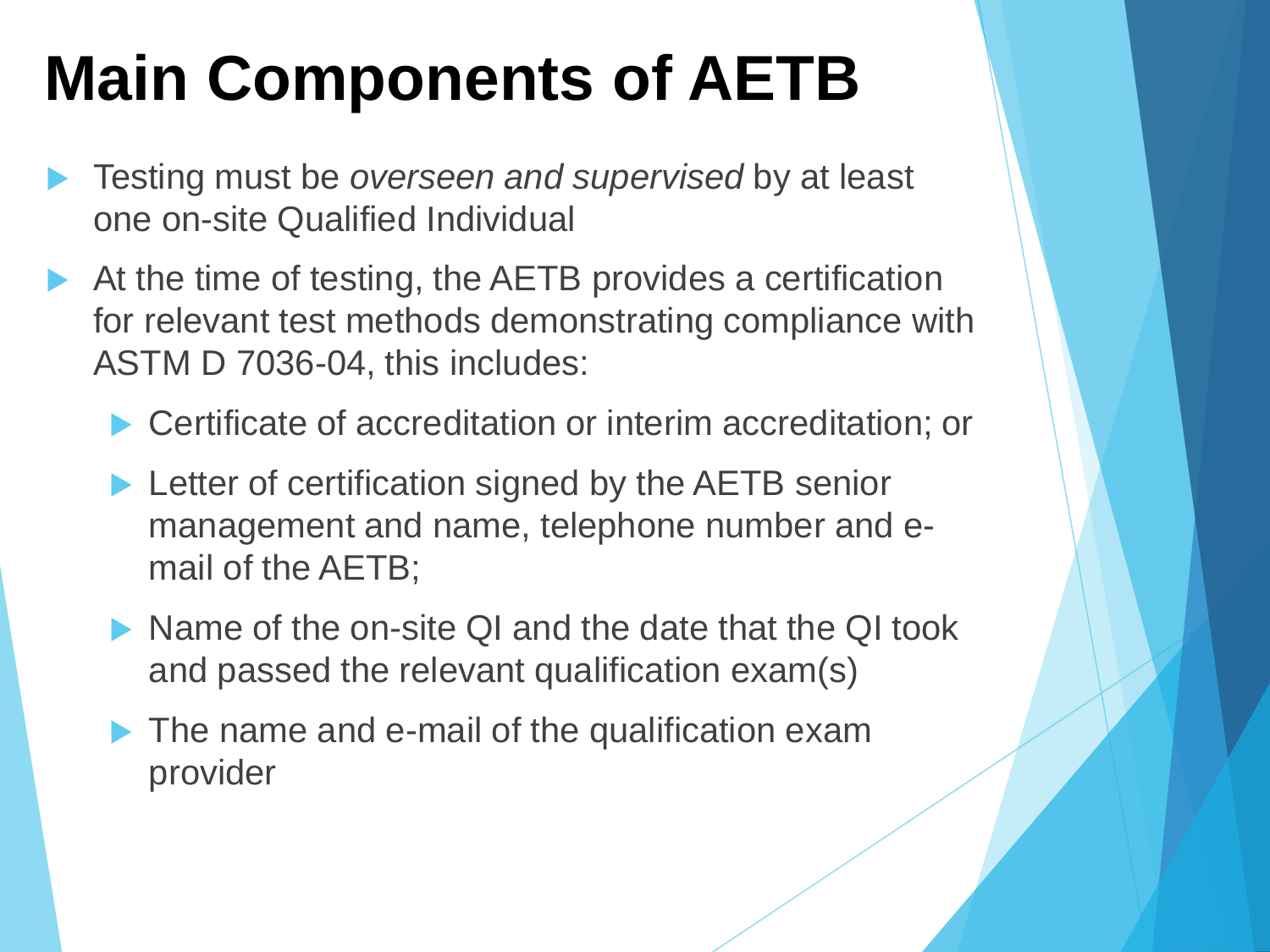## **Main Components of AETB**

- ▶ To ensure compliance with the Standard a Part 75 source should request that the AETB produce:
	- AETB's quality manual;
	- Results of external audits or internal audits performed by AETB within the last 12 months
	- **Performance data**
	- **Training records**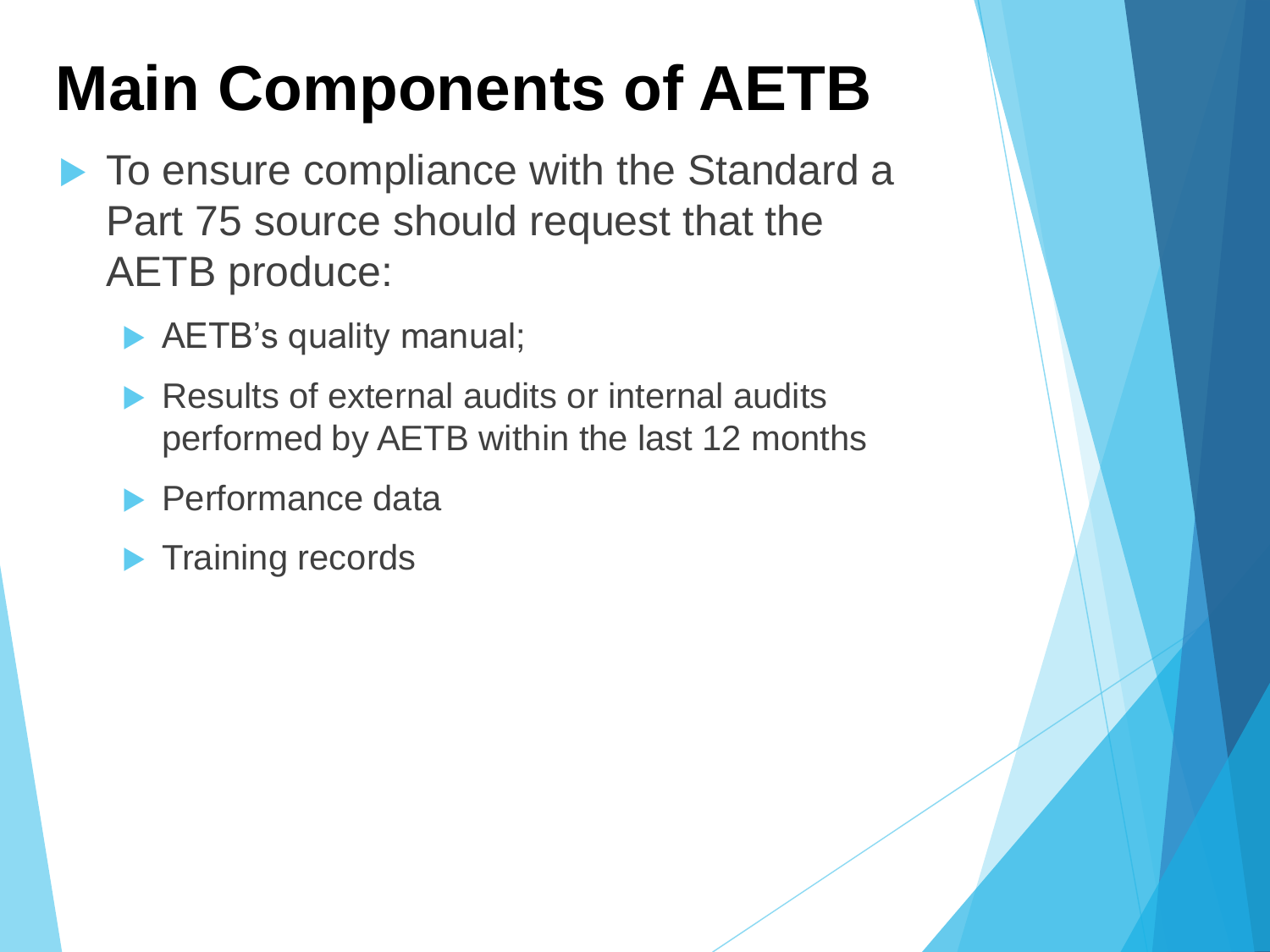#### Some statistics (through 2014)

- ▶ 3 companies with STAC accreditation,
- ▶ 21 companies with STAC interim accreditation, unknown others self-certified
- $\blacktriangleright$  ~437 QSTI's ▶ Only 9 QSTO's

#### **Exams Distribution**

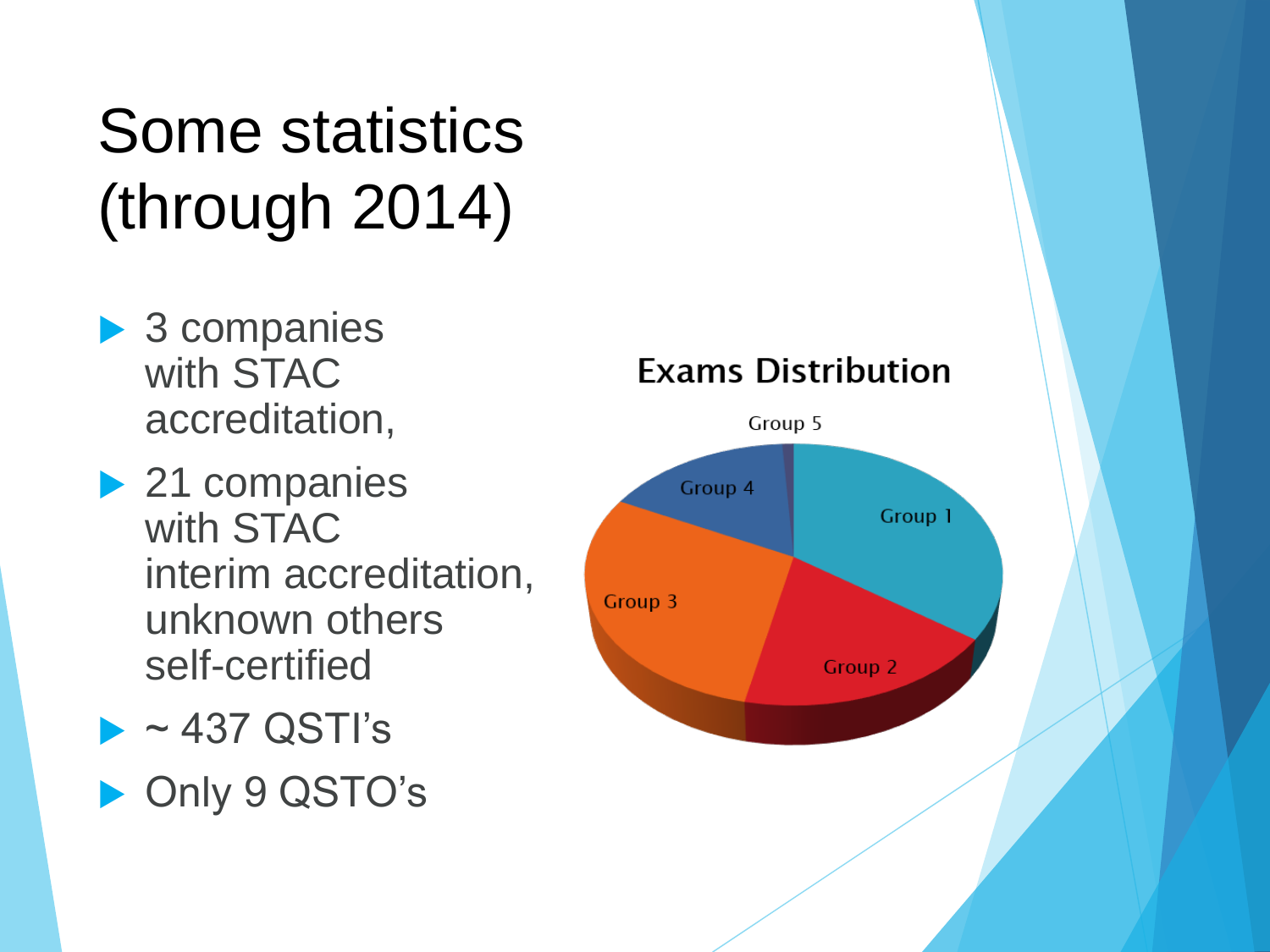#### **Protocol Gas Verification Program**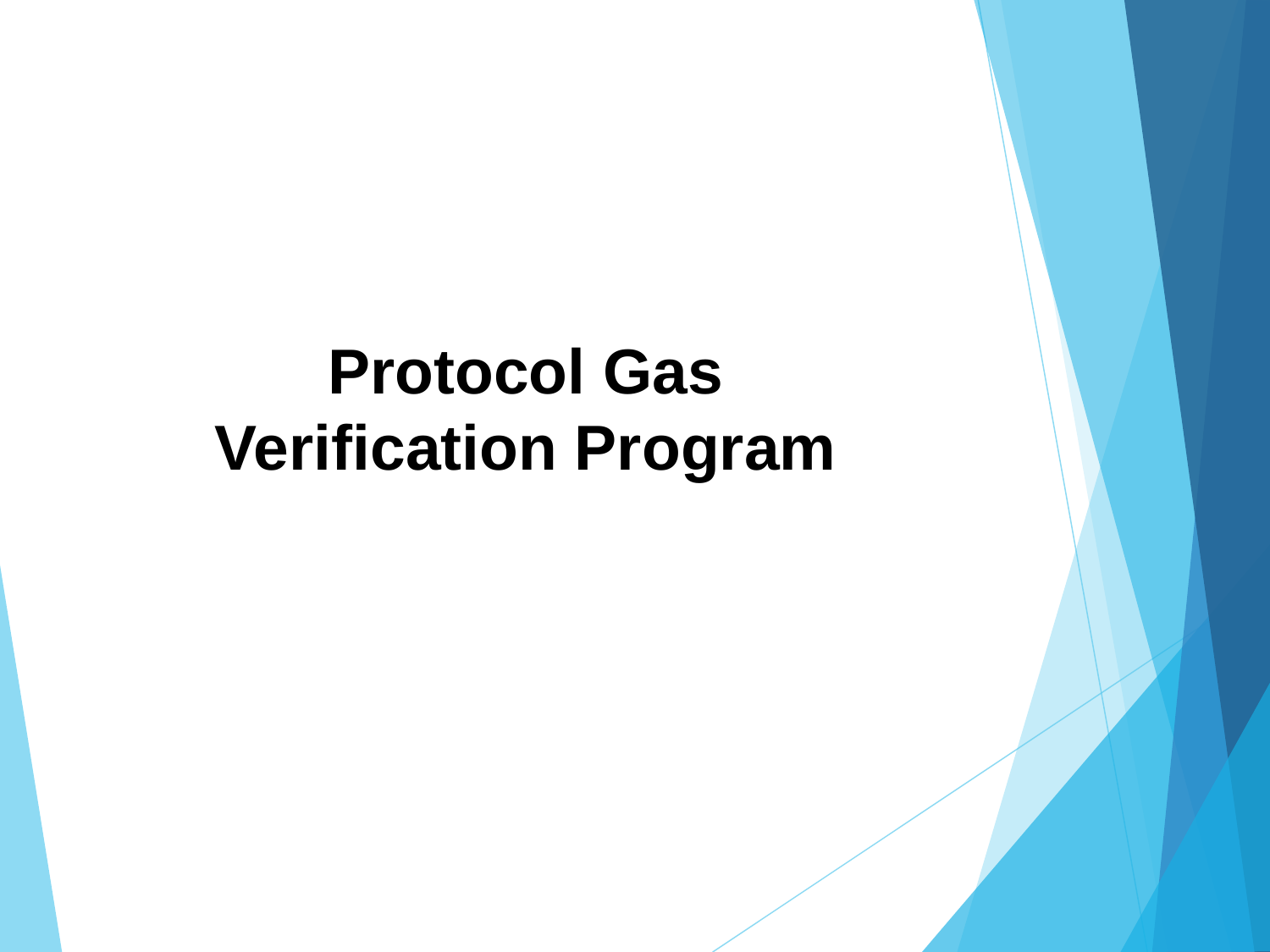## **Protocol Gas Verification Program (PGVP)**

This program requires participation:

- Annual "blind" audits of gases
- $\checkmark$  Vendor pays for the Audit
- $\checkmark$  EPA Ambient group has their own independent audit as well.
- $\checkmark$  Vendors must pay for their cylinders and audit by NIST

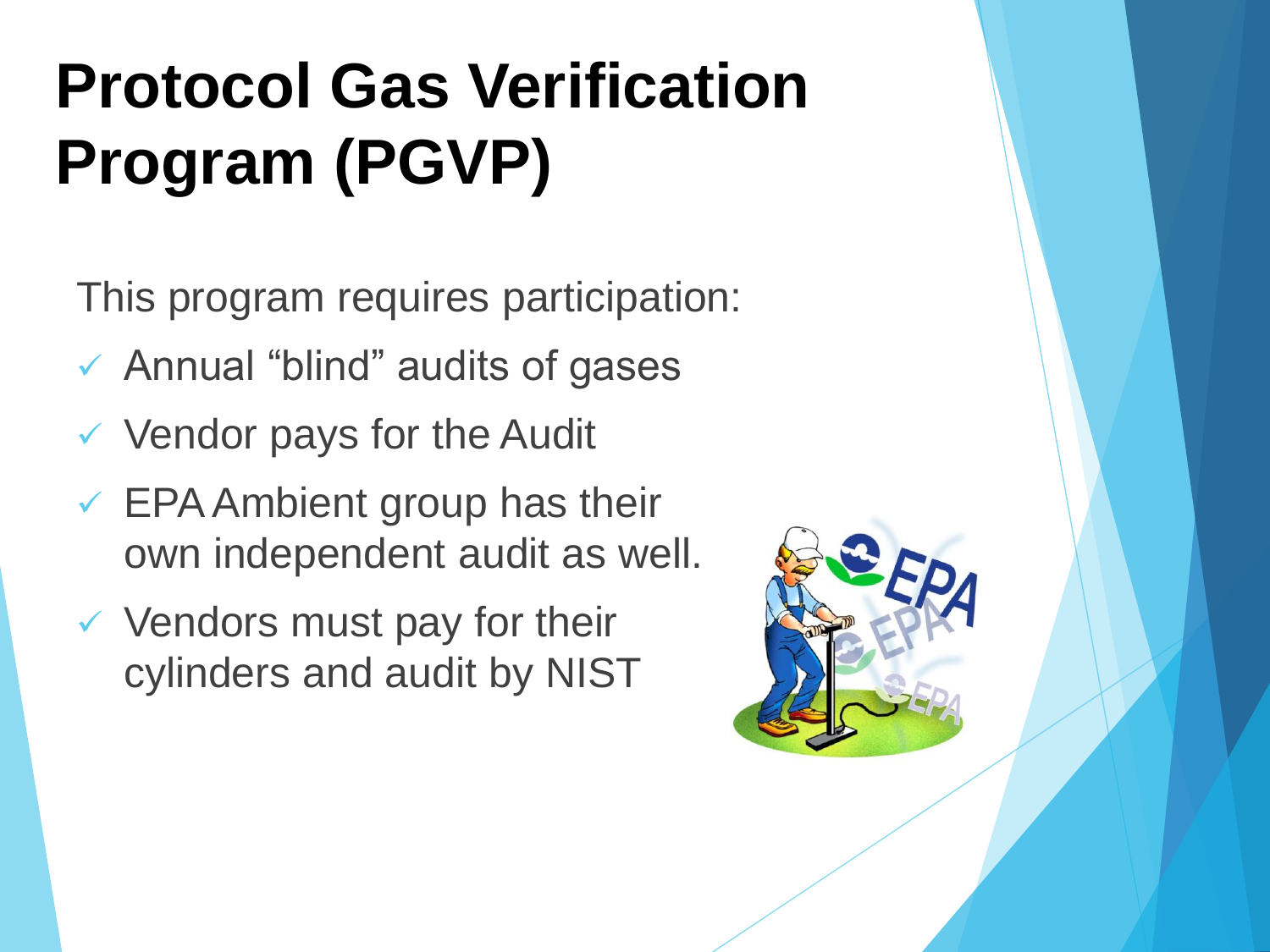## **Protocol Gas Verification Program (PGVP) Objectives**

- $\checkmark$  to ensure that EPA Protocol gases meet the accuracy requirements of 40 CFR Part 75;
- $\checkmark$  to assist calibration gas consumers in their purchasing decisions;
- $\checkmark$  to provide an incentive for gas vendors that perform well in the audits to continue to use good practices; and
- $\checkmark$  to encourage gas vendors that perform poorly in the audits to make improvements.

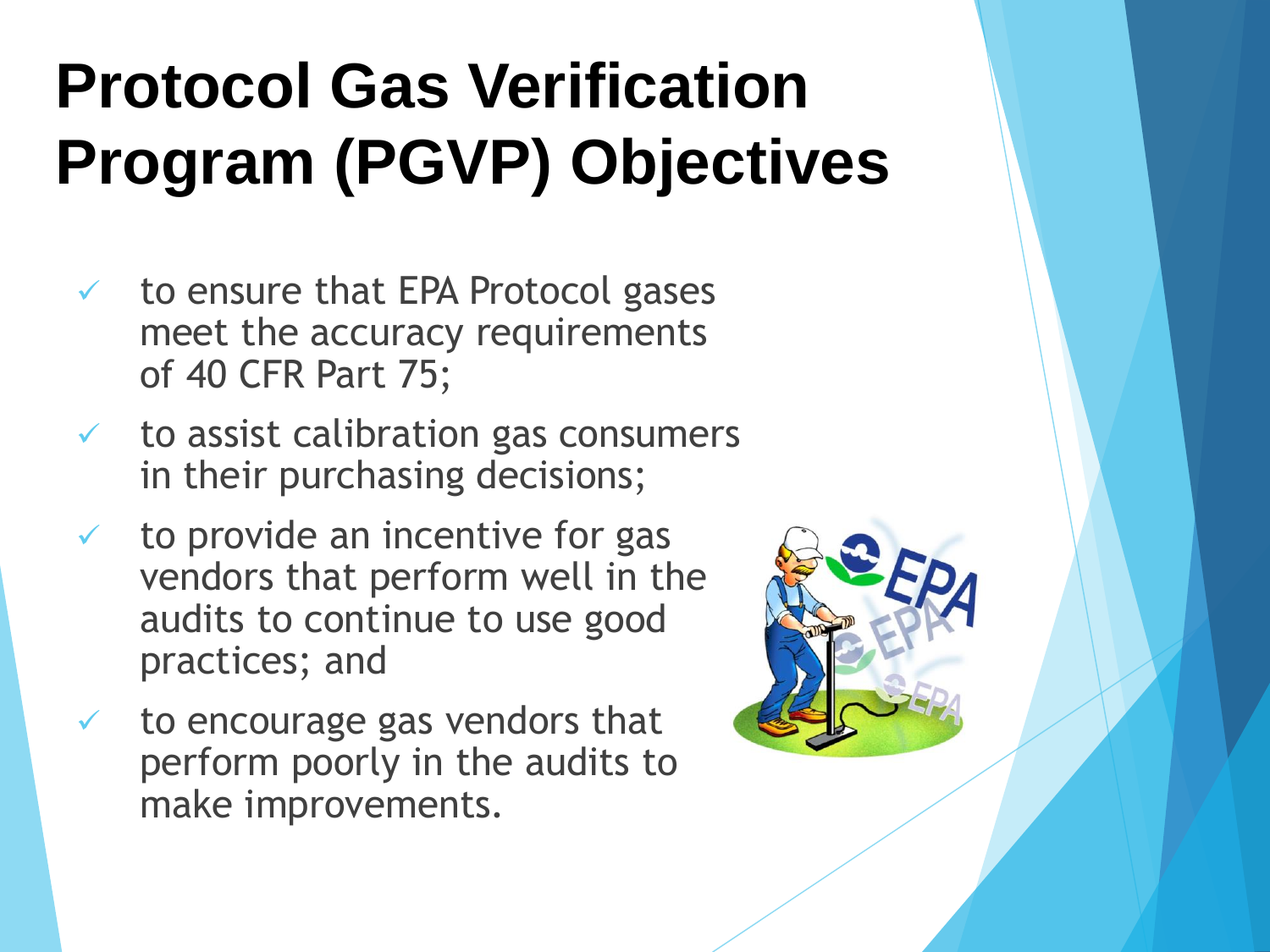#### **Stationary Source Audit Program (SSAP)**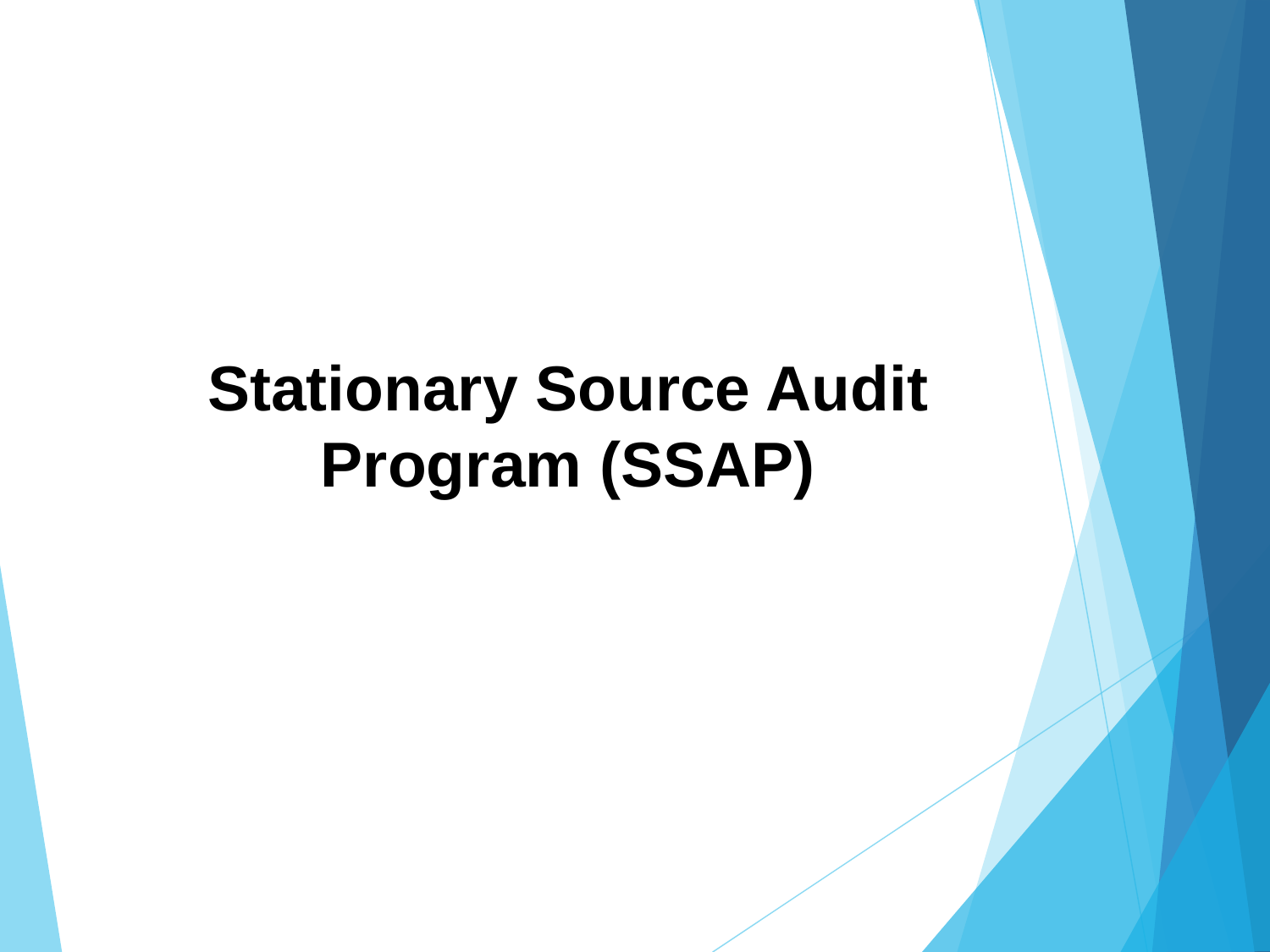## **Stationary Source Audit Program (SSAP)**

- ▶ SSAP is a way for the EPA to privatize audit samples
- An audit sample is obtained from NELAC based on anticipated emissions and/or limit.
- ▶ The audit sample(s) are transported in the field with the samples and then are sent to the laboratory for analysis (with the field samples).
- One audit sample is required per compliance test.
- On June 16, 2012, two (2) providers were approved.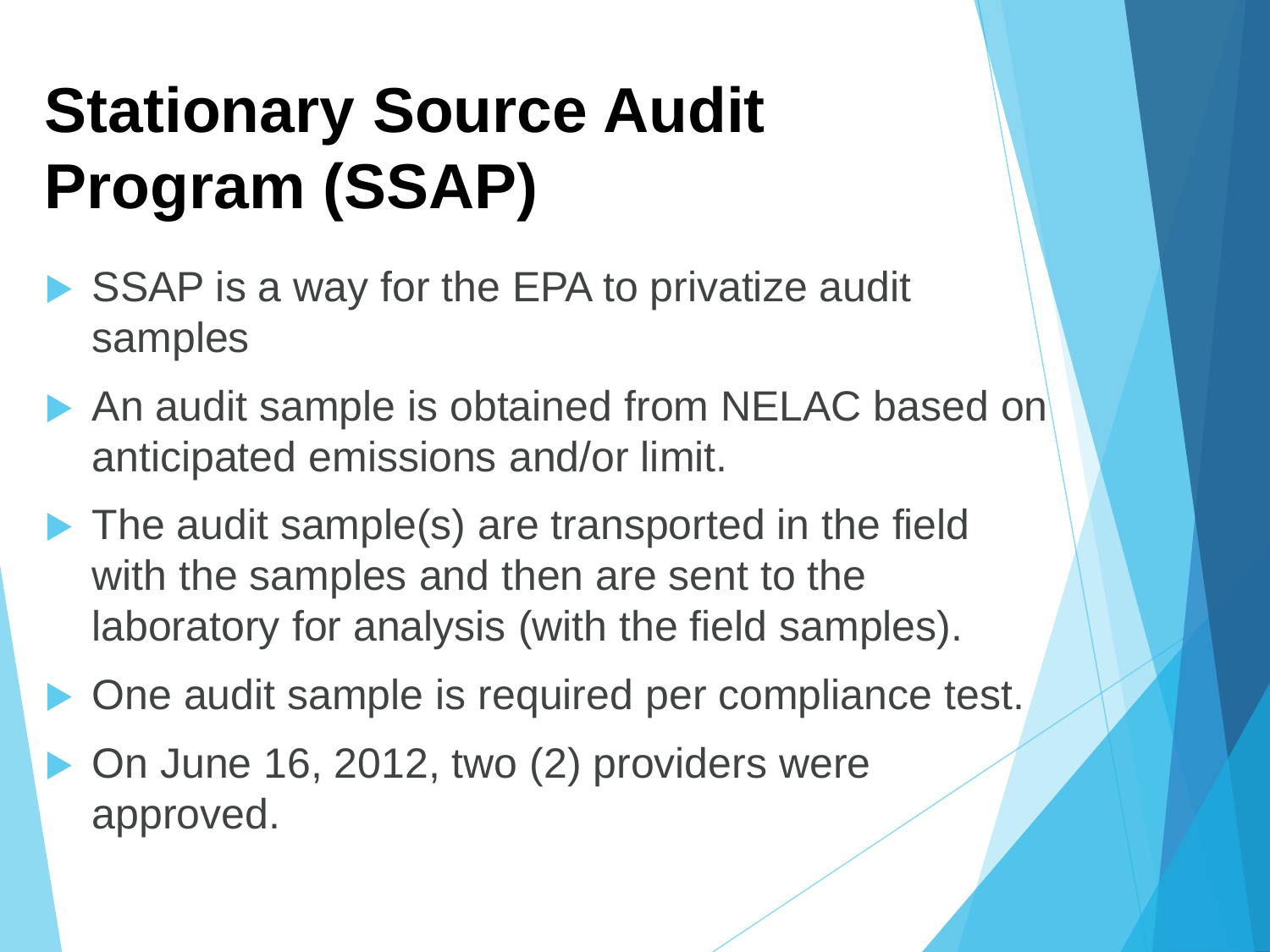## **SSAP Accredited Audit Sample Providers**

- 1. Environmental Resource Associates Golden, CO
- 2. Sigma-Aldrich RTC, Inc. Laramie, WY
- Samples must be coordinated with source owner/operator, and local regulatory agency
- Audit samples currently available:
	- $\circ$  Methods 29, 12, 101A Multiple Metals + Mercury
	- o Methods 26, 26A Hydrogen Chloride, Hydrogen Fluoride
	- o Methods 13A, 13B Fluoride
	- o Methods 7 Oxides of Nitrogen
	- o Methods 6, 8 Sulfur Dioxide/Sulfuric Acid
	- o Method 23 Dioxins/Furans
	- o Method 25 NMOC
	- o Method 315 Methylene Chloride Extractable Material (MCEM)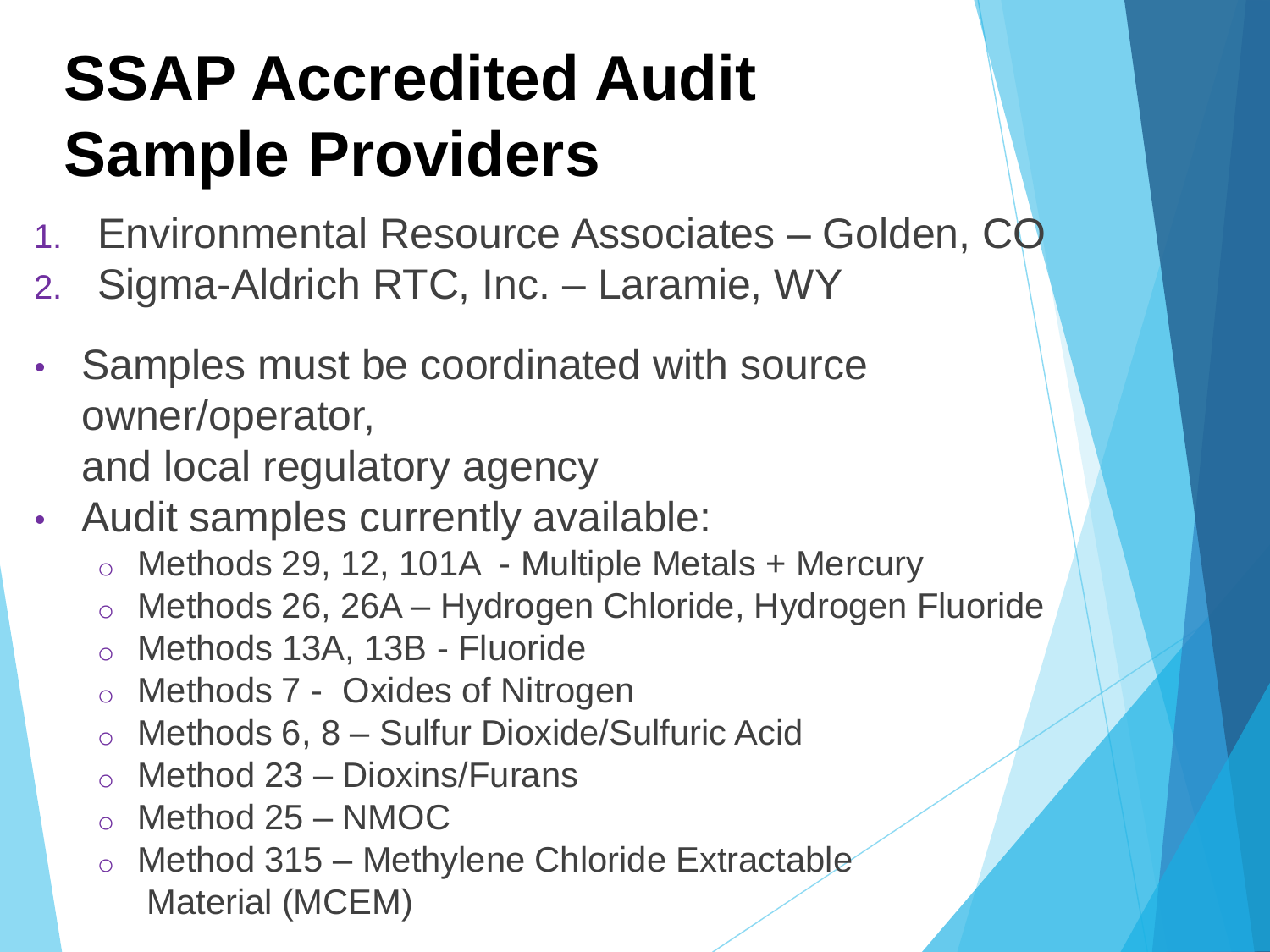## **Top To Do Items for a Source Test**

- $\Box$  Review permit, generate scope of work, testing time frame.
- Issue RFP, conduct site visit, review and answer questions.
- Review RFPs, qualify testing firms, set-up contract.
- $\Box$  Generate test plan; notify applicable regulatory agencies.
- Coordinate testing with all internal departments; shipping/receiving, operational staff; process operators; electricians, etc.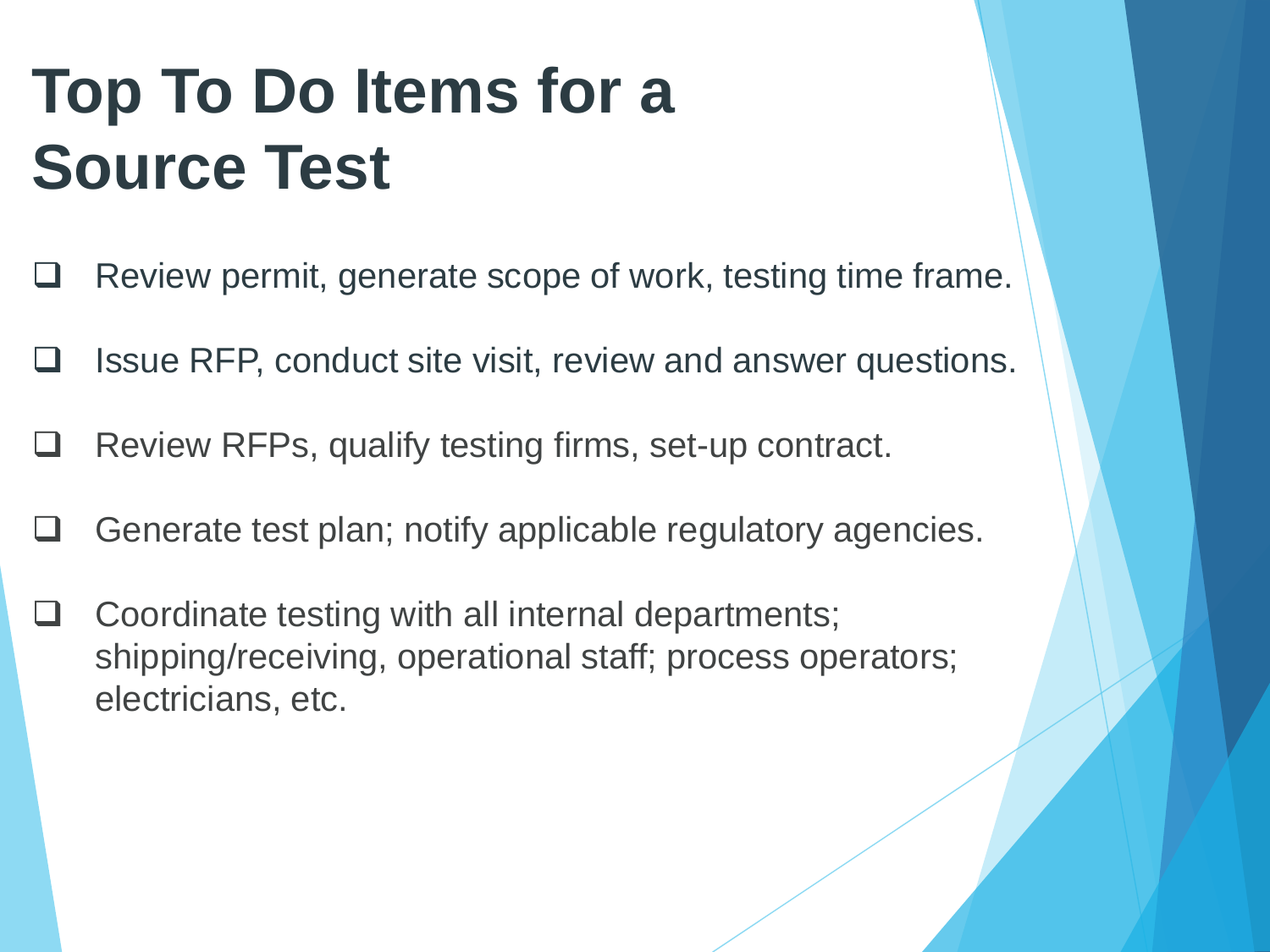## **Top To Do Items for a Source Test**

- A week or two prior to test, touch base with your source testing representative to confirm logistics. This would also be a time to confirm necessary support equipment are in place.
- On the day of test, make sure that you have all required personnel available to coordinate test program. *Make it a priority to communicate with the test team.*
- Review process and field data as it is being generated.
- $\Box$  At the end of the test program, confirm anticipated reporting dates along with any other missing information that will be needed for completion.